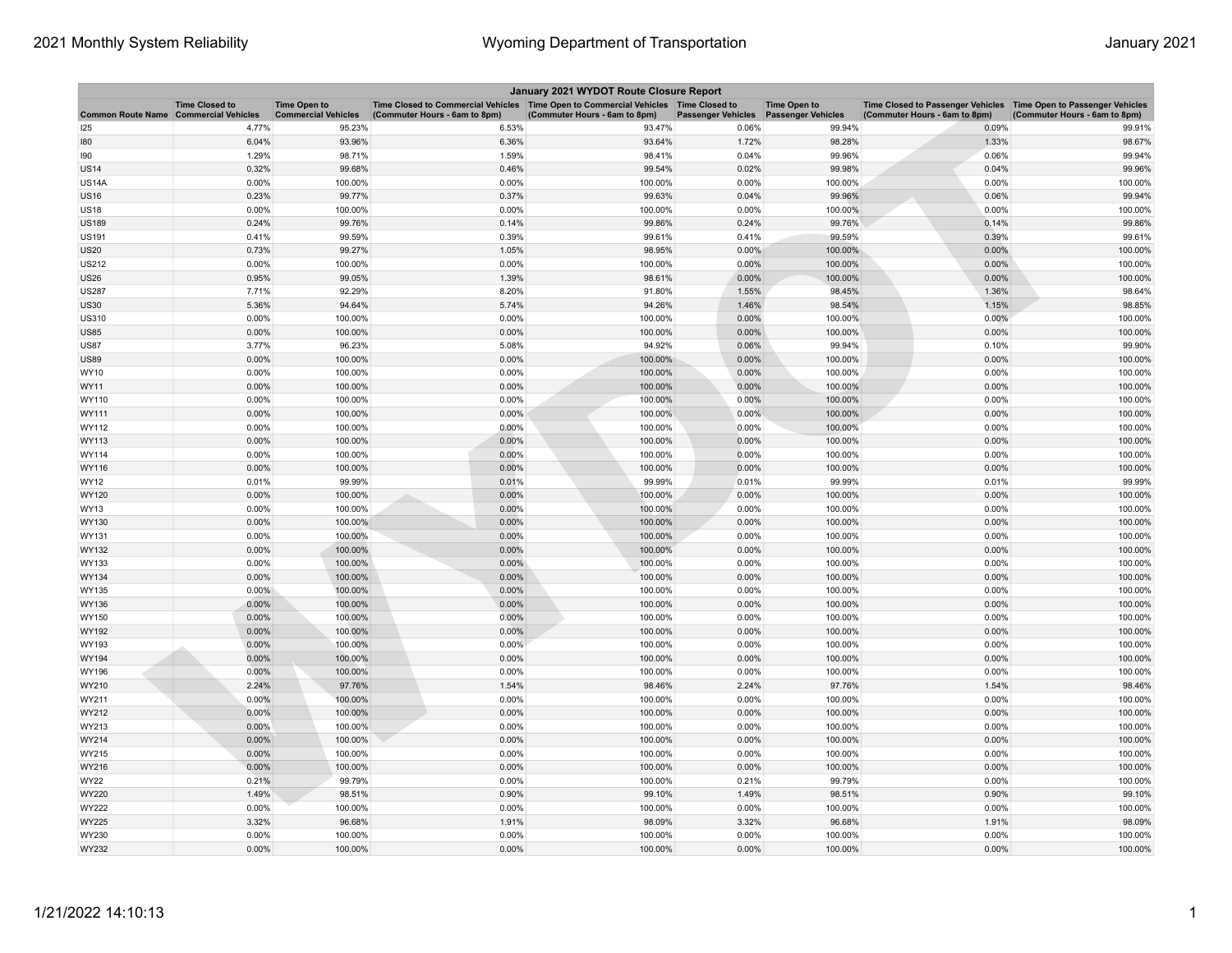| January 2021 WYDOT Route Closure Report |                       |                                                   |                                                                                                                         |                               |                           |                                                  |                                                                                                      |                               |  |
|-----------------------------------------|-----------------------|---------------------------------------------------|-------------------------------------------------------------------------------------------------------------------------|-------------------------------|---------------------------|--------------------------------------------------|------------------------------------------------------------------------------------------------------|-------------------------------|--|
| Common Route Name Commercial Vehicles   | <b>Time Closed to</b> | <b>Time Open to</b><br><b>Commercial Vehicles</b> | Time Closed to Commercial Vehicles   Time Open to Commercial Vehicles   Time Closed to<br>(Commuter Hours - 6am to 8pm) | (Commuter Hours - 6am to 8pm) | <b>Passenger Vehicles</b> | <b>Time Open to</b><br><b>Passenger Vehicles</b> | Time Closed to Passenger Vehicles   Time Open to Passenger Vehicles<br>(Commuter Hours - 6am to 8pm) | (Commuter Hours - 6am to 8pm) |  |
| WY233                                   | 0.00%                 | 100.00%                                           | 0.00%                                                                                                                   | 100.00%                       | 0.00%                     | 100.00%                                          | 0.00%                                                                                                | 100.00%                       |  |
| WY235                                   | 0.00%                 | 100.00%                                           | 0.00%                                                                                                                   | 100.00%                       | 0.00%                     | 100.00%                                          | 0.00%                                                                                                | 100.00%                       |  |
| WY236                                   | 0.00%                 | 100.00%                                           | 0.00%                                                                                                                   | 100.00%                       | 0.00%                     | 100.00%                                          | 0.00%                                                                                                | 100.00%                       |  |
| WY237                                   | 0.00%                 | 100.00%                                           | 0.00%                                                                                                                   | 100.00%                       | 0.00%                     | 100.00%                                          | 0.00%                                                                                                | 100.00%                       |  |
| WY238                                   | 0.00%                 | 100.00%                                           | 0.00%                                                                                                                   | 100.00%                       | 0.00%                     | 100.00%                                          | 0.00%                                                                                                | 100.00%                       |  |
| WY239                                   | 0.00%                 | 100.00%                                           | 0.00%                                                                                                                   | 100.00%                       | 0.00%                     | 100.00%                                          | 0.00%                                                                                                | 100.00%                       |  |
| WY24                                    | 0.00%                 | 100.00%                                           | 0.00%                                                                                                                   | 100.00%                       | 0.00%                     | 100.00%                                          | 0.00%                                                                                                | 100.00%                       |  |
| WY240                                   | 0.00%                 | 100.00%                                           | 0.00%                                                                                                                   | 100.00%                       | 0.00%                     | 100.00%                                          | 0.00%                                                                                                | 100.00%                       |  |
| WY251                                   | 0.00%                 | 100.00%                                           | 0.00%                                                                                                                   | 100.00%                       | 0.00%                     | 100.00%                                          | 0.00%                                                                                                | 100.00%                       |  |
| WY257                                   | 0.00%                 | 100.00%                                           | 0.00%                                                                                                                   | 100.00%                       | 0.00%                     | 100.00%                                          | 0.00%                                                                                                | 100.00%                       |  |
| WY258                                   | 10.66%                | 89.34%                                            | 12.15%                                                                                                                  | 87.85%                        | 0.00%                     | 100.00%                                          | 0.00%                                                                                                | 100.00%                       |  |
| WY259                                   | 0.00%                 | 100.00%                                           | 0.00%                                                                                                                   | 100.00%                       | 0.00%                     | 100.00%                                          | 0.00%                                                                                                | 100.00%                       |  |
| WY270                                   | 0.00%                 | 100.00%                                           | 0.00%                                                                                                                   | 100.00%                       | 0.00%                     | 100.00%                                          | 0.00%                                                                                                | 100.00%                       |  |
| WY28                                    | 7.23%                 | 92.77%                                            | 9.74%                                                                                                                   | 90.26%                        | 0.49%                     | 99.51%                                           | 0.00%                                                                                                | 100.00%                       |  |
| WY296                                   | 0.00%                 | 100.00%                                           | 0.00%                                                                                                                   | 100.00%                       | 0.00%                     | 100.00%                                          | 0.00%                                                                                                | 100.00%                       |  |
| WY313                                   | 0.00%                 | 100.00%                                           | 0.00%                                                                                                                   | 100.00%                       | 0.00%                     | 100.00%                                          | 0.00%                                                                                                | 100.00%                       |  |
| WY320                                   | 0.00%                 | 100.00%                                           | 0.00%                                                                                                                   | 100.00%                       | 0.00%                     | 100.00%                                          | 0.00%                                                                                                | 100.00%                       |  |
| WY321                                   | 0.00%                 | 100.00%                                           | 0.00%                                                                                                                   | 100.00%                       | 0.00%                     | 100.00%                                          | 0.00%                                                                                                | 100.00%                       |  |
| WY331                                   | 0.00%                 | 100.00%                                           | 0.00%                                                                                                                   | 100.00%                       | 0.00%                     | 100.00%                                          | 0.00%                                                                                                | 100.00%                       |  |
| WY335                                   | 0.00%                 | 100.00%                                           | 0.00%                                                                                                                   | 100.00%                       | 0.00%                     | 100.00%                                          | 0.00%                                                                                                | 100.00%                       |  |
| WY336                                   | 0.00%                 | 100.00%                                           | 0.00%                                                                                                                   | 100.00%                       | 0.00%                     | 100.00%                                          | 0.00%                                                                                                | 100.00%                       |  |
| WY338                                   | 0.00%                 | 100.00%                                           | 0.00%                                                                                                                   | 100.00%                       | 0.00%                     | 100.00%                                          | 0.00%                                                                                                | 100.00%                       |  |
| WY34                                    | 0.00%                 | 100.00%                                           | 0.00%                                                                                                                   | 100.00%                       | 0.00%                     | 100.00%                                          | 0.00%                                                                                                | 100.00%                       |  |
| WY340                                   | 0.00%                 | 100.00%                                           | 0.00%                                                                                                                   | 100.00%                       | 0.00%                     | 100.00%                                          | 0.00%                                                                                                | 100.00%                       |  |
| WY343                                   | 0.00%                 | 100.00%                                           | 0.00%                                                                                                                   | 100.00%                       | 0.00%                     | 100.00%                                          | 0.00%                                                                                                | 100.00%                       |  |
| WY345                                   | 0.00%                 | 100.00%                                           | 0.00%                                                                                                                   | 100.00%                       | 0.00%                     | 100.00%                                          | 0.00%                                                                                                | 100.00%                       |  |
| WY350                                   | 0.00%                 | 100.00%                                           | 0.00%                                                                                                                   | 100.00%                       | 0.00%                     | 100.00%                                          | 0.00%                                                                                                | 100.00%                       |  |
| WY351                                   | 0.00%                 | 100.00%                                           | 0.00%                                                                                                                   | 100.00%                       | 0.00%                     | 100.00%                                          | 0.00%                                                                                                | 100.00%                       |  |
| WY352                                   | 0.00%                 | 100.00%                                           | 0.00%                                                                                                                   | 100.00%                       | 0.00%                     | 100.00%                                          | 0.00%                                                                                                | 100.00%                       |  |
| WY353                                   | 0.00%                 | 100.00%                                           | 0.00%                                                                                                                   | 100.00%                       | 0.00%                     | 100.00%                                          | 0.00%                                                                                                | 100.00%                       |  |
| WY371                                   | 0.00%                 | 100.00%                                           | 0.00%                                                                                                                   | 100.00%                       | 0.00%                     | 100.00%                                          | 0.00%                                                                                                | 100.00%                       |  |
| WY372                                   | 0.00%                 | 100.00%                                           | 0.00%                                                                                                                   | 100.00%                       | 0.00%                     | 100.00%                                          | 0.00%                                                                                                | 100.00%                       |  |
| WY374                                   | 0.00%                 | 100.00%                                           | 0.00%                                                                                                                   | 100.00%                       | 0.00%                     | 100.00%                                          | 0.00%                                                                                                | 100.00%                       |  |
| WY387                                   | 0.21%                 | 99.79%                                            | 0.36%                                                                                                                   | 99.64%                        | 0.21%                     | 99.79%                                           | 0.36%                                                                                                | 99.64%                        |  |
| WY390                                   | $0.00\%$              | 100.00%                                           | 0.00%                                                                                                                   | 100.00%                       | 0.00%                     | 100.00%                                          | 0.00%                                                                                                | 100.00%                       |  |
| WY410                                   | 0.00%                 | 100.00%                                           | 0.00%                                                                                                                   | 100.00%                       | 0.00%                     | 100.00%                                          | 0.00%                                                                                                | 100.00%                       |  |
| WY411                                   | 0.00%                 | 100.00%                                           | 0.00%                                                                                                                   | 100.00%                       | 0.00%                     | 100.00%                                          | 0.00%                                                                                                | 100.00%                       |  |
| WY412                                   | 0.00%                 | 100.00%                                           | 0.00%                                                                                                                   | 100.00%                       | 0.00%                     | 100.00%                                          | 0.00%                                                                                                | 100.00%                       |  |
| WY414                                   | 0.00%                 | 100.00%                                           | 0.00%                                                                                                                   | 100.00%                       | 0.00%                     | 100.00%                                          | 0.00%                                                                                                | 100.00%                       |  |
| WY430                                   | 0.75%                 | 99.25%                                            | 0.77%                                                                                                                   | 99.23%                        | 0.75%                     | 99.25%                                           | 0.77%                                                                                                | 99.23%                        |  |
| WY431                                   | 0.00%                 | 100.00%                                           | 0.00%                                                                                                                   | 100.00%                       | 0.00%                     | 100.00%                                          | 0.00%                                                                                                | 100.00%                       |  |
| WY450                                   | 0.00%                 | 100.00%                                           | 0.00%                                                                                                                   | 100.00%                       | 0.00%                     | 100.00%                                          | 0.00%                                                                                                | 100.00%                       |  |
| WY487                                   | 1.13%                 | 98.87%                                            | 0.40%                                                                                                                   | 99.60%                        | 1.13%                     | 98.87%                                           | 0.40%                                                                                                | 99.60%                        |  |
| WY50                                    | 0.00%                 | 100.00%                                           | 0.00%                                                                                                                   | 100.00%                       | 0.00%                     | 100.00%                                          | 0.00%                                                                                                | 100.00%                       |  |
| WY51                                    | 0.00%                 | 100.00%                                           | 0.00%                                                                                                                   | 100.00%                       | 0.00%                     | 100.00%                                          | 0.00%                                                                                                | 100.00%                       |  |
| WY530                                   | 0.00%                 | 100.00%                                           | 0.00%                                                                                                                   | 100.00%                       | 0.00%                     | 100.00%                                          | 0.00%                                                                                                | 100.00%                       |  |
| WY585                                   | 0.00%                 | 100.00%                                           | 0.00%                                                                                                                   | 100.00%                       | 0.00%                     | 100.00%                                          | 0.00%                                                                                                | 100.00%                       |  |
| WY59                                    | 0.00%                 | 100.00%                                           | 0.00%                                                                                                                   | 100.00%                       | 0.00%                     | 100.00%                                          | 0.00%                                                                                                | 100.00%                       |  |
| WY70                                    | 0.00%                 | 100.00%                                           | 0.00%                                                                                                                   | 100.00%                       | 0.00%                     | 100.00%                                          | 0.00%                                                                                                | 100.00%                       |  |
| WY71                                    | 0.00%                 | 100.00%                                           | 0.00%                                                                                                                   | 100.00%                       | 0.00%                     | 100.00%                                          | 0.00%                                                                                                | 100.00%                       |  |
| WY72                                    | 0.00%                 | 100.00%                                           | 0.00%                                                                                                                   | 100.00%                       | 0.00%                     | 100.00%                                          | 0.00%                                                                                                | 100.00%                       |  |
| WY77                                    | 11.02%                | 88.98%                                            | 10.83%                                                                                                                  | 89.17%                        | 11.02%                    | 88.98%                                           | 10.83%                                                                                               | 89.17%                        |  |
| WY789                                   | 0.31%                 | 99.69%                                            | 0.25%                                                                                                                   | 99.75%                        | 0.31%                     | 99.69%                                           | 0.25%                                                                                                | 99.75%                        |  |
| WY89                                    | 0.00%                 | 100.00%                                           | 0.00%                                                                                                                   | 100.00%                       | 0.00%                     | 100.00%                                          | 0.00%                                                                                                | 100.00%                       |  |